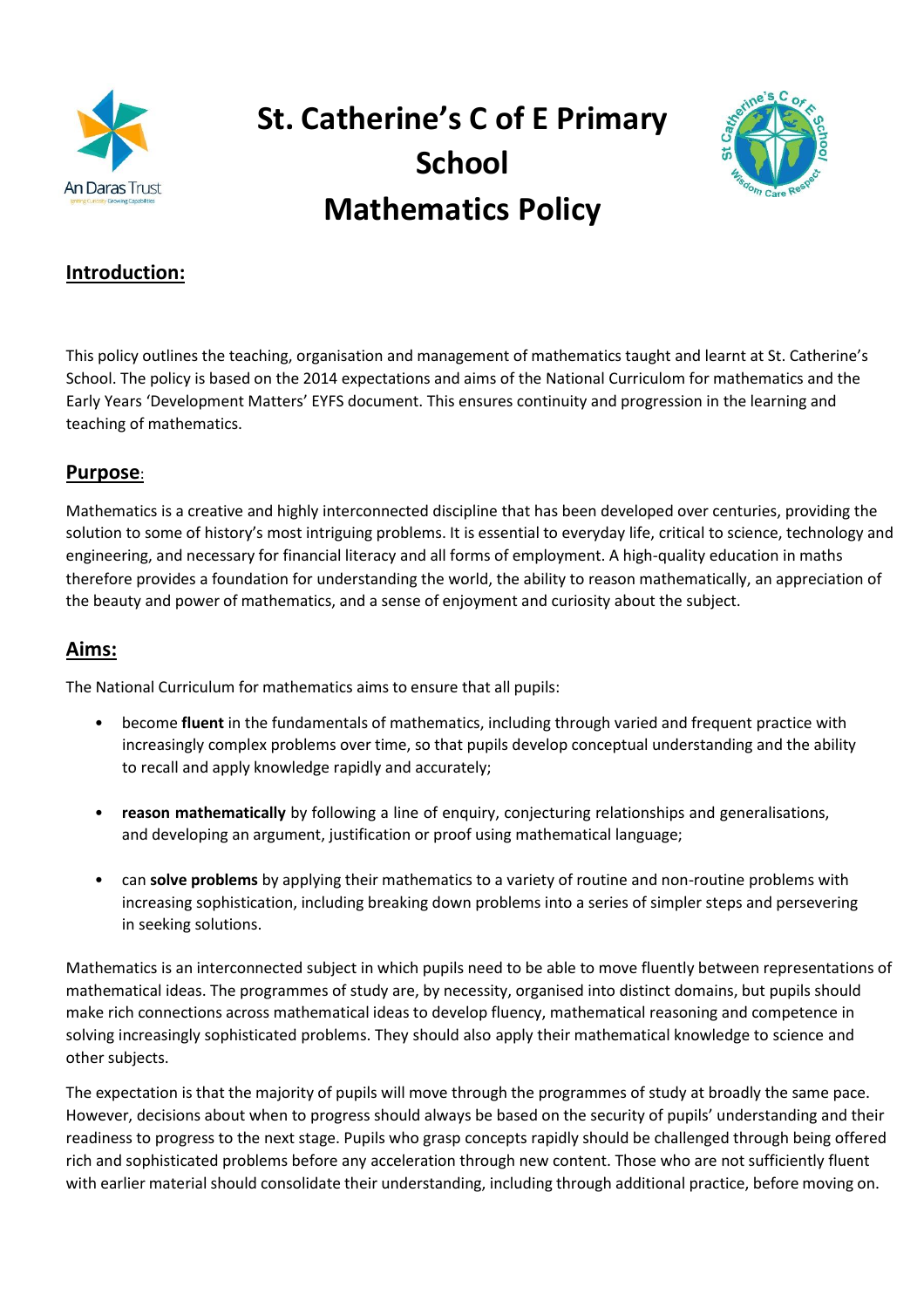# **Planning**

Teachers use the White Rose scheme of learning as the basis for their planning. This is supplemented with other resources and in particular: Ready to Progress, KIRFs, TestBase, Daily Maths and TTRS. White Rose pre and post units assessments are used and termly NTS standardised assessments are used.

# **Information and communication technology (ICT):**

Calculators should not be used as a substitute for good written and mental arithmetic. They should therefore only be introduced near the end of key stage 2 to support pupils' conceptual understanding and exploration of more complex number problems, if written and mental arithmetic are secure. Teachers should use their judgement about when ICT tools should be used.

# **Spoken language:**

The national curriculum for mathematics reflects the importance of spoken language in pupils' development across the whole curriculum – cognitively, socially and linguistically. The quality and variety of language that pupils hear and speak are key factors in developing their mathematical vocabulary and presenting a mathematical justification, argument or proof. They must be assisted in making their thinking clear to themselves as well as others and teachers should ensure that pupils build secure foundations by using discussion to probe and remedy their misconceptions.

## **Early years:**

Work undertaken within the Foundation Stage is guided by the requirements and recommendations set out in the Early Years 'Development Matters' EYFS document. All children are given ample opportunity to develop their understanding of mathematics. Lessons in the Early Years aim to do this through varied activities that allow children to use, enjoy, explore, practice and talk confidently about mathematics.

## **Progression of calculation methods:**

We have a policy for progression in calculation methods to ensure continuity and consistency throughout the school.

## **Leadership and Management**

The subject leader's role is to empower colleagues to teach maths to a high standard and support staff in the following ways:

- $\mathbb B$  By keeping up to date on current issues: disseminating information and providing guidance and training for staff members (either directly or through other professionals)
- $\mathbb G$  Leading by example / modelling lessons or styles of teaching
- $\circled{S}$  Having a knowledge of the quality of mathematics provision across the school
- Monitoring expectations, provision and attainment across the school and providing feedback to develop practice further in order to raise standards.
- $\circledS$  Provide necessary equipment and maintaining it to a high standard.

## **Differentiation and support: (Including provision for SEND, G&T, EAL, and PPG pupils)**

This is incorporated into all mathematics lessons and is done in various ways, such as:

- setting challenging age-related knowledge, reasoning and problem solving tasks based on systematic, accurateassessment of pupils' prior skills, knowledge and understanding;
- small, differentiated target steps for all children to move through at a pace that suits their needs;
- timely support and intervention; systematically and effectively checking pupils' understanding throughout lessons;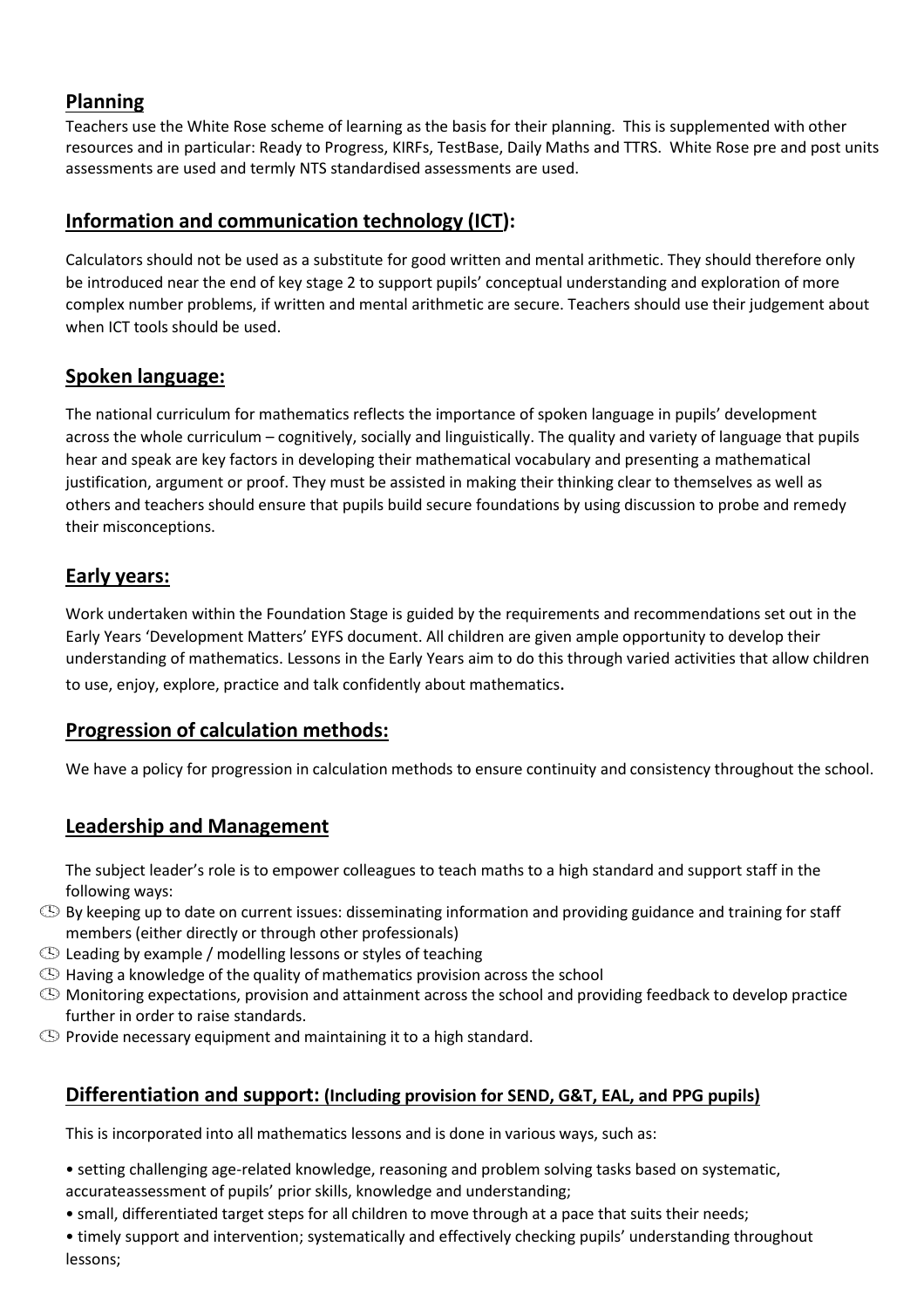• ensuring that marking and constructive feedback is personal, frequent and of a consistently high quality - enabling pupils to understand how to improve and develop their work - with planned in time for children to respond to feedback;